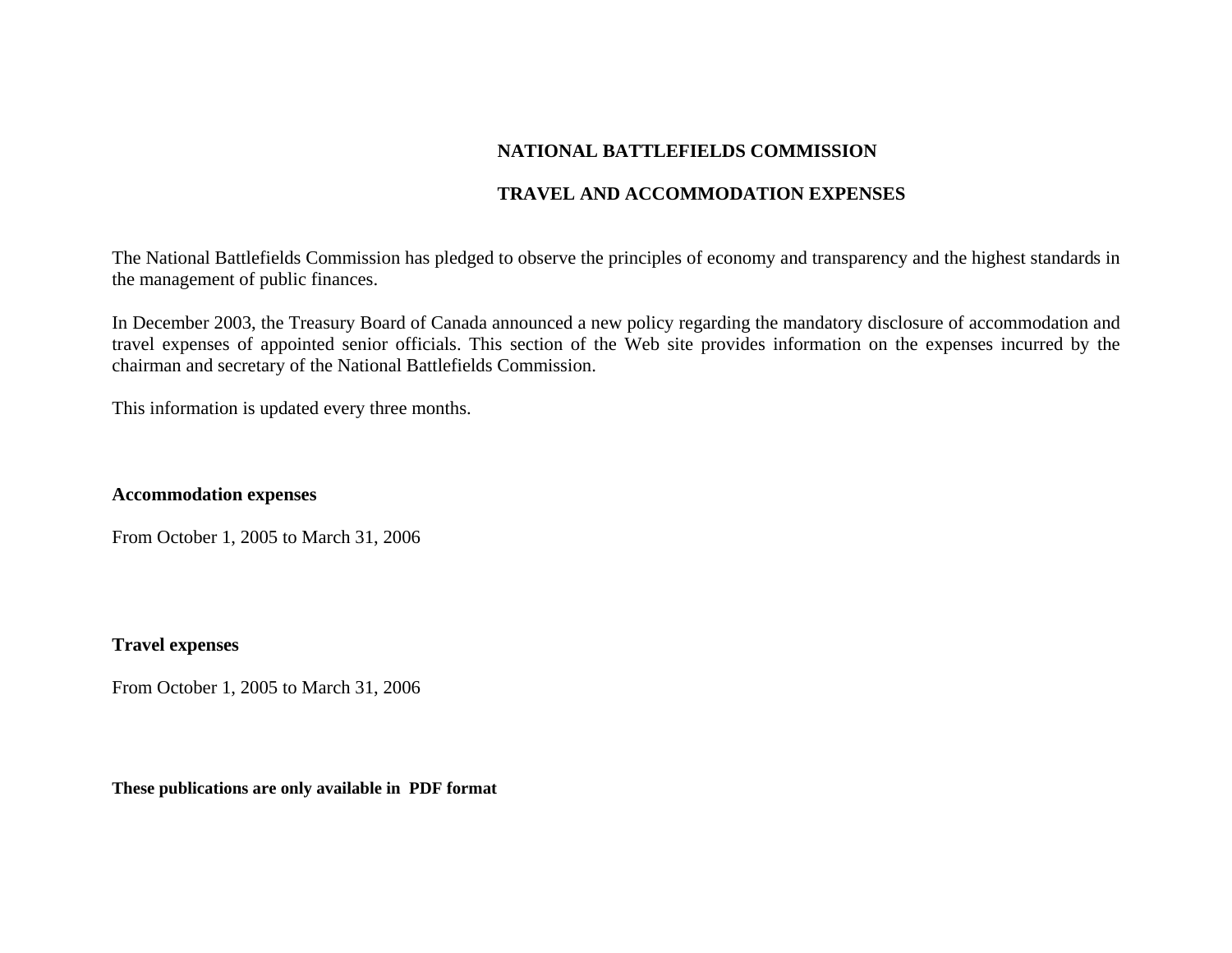#### **National Battlefields Commission Accommodation expenses— October 1, 2005 to March 31, 2006**

The chairman and the secretary of the Commission meet with senior officials of government and departments and private sector, and with employees, external consultants and representatives of other organizations.

| Date                                        | <b>Purpose</b>                                                     | <b>Place</b>                     | <b>Amount</b> |
|---------------------------------------------|--------------------------------------------------------------------|----------------------------------|---------------|
| Chairman                                    |                                                                    |                                  |               |
| Juneau, André                               |                                                                    |                                  |               |
| 01 Oct 05                                   | Dinner (2 pers.) Discussion concerning tree planting.              | Quebec City (Immédia rest.)      | 35.88         |
| 11 Jan. 06                                  | Dinner (2pers.) Canada Day.                                        | Quebec City (Continental rest.)  | 63.81         |
| 12 Jan. 06                                  | Dinner (2pers.) Discussion for NBC's 100 <sup>th</sup> anniversary | Quebec City (Louis Hébert rest.) | 37.96         |
| 29 Jan. 06                                  | Dinner (2pers.) Discussion for NBC's 100 <sup>th</sup> anniversary | Quebec City (Chez Pascal rest.)  | 50.32         |
|                                             |                                                                    |                                  | \$187.97      |
| <b>Secretary</b><br><b>Leullier, Michel</b> |                                                                    |                                  |               |
| 30 Nov 05                                   | Dinner (3 pers) Reconstitution Battle of the Plains                | Quebec City (Louis Hébert rest.) | \$58,49       |

**\$58,49**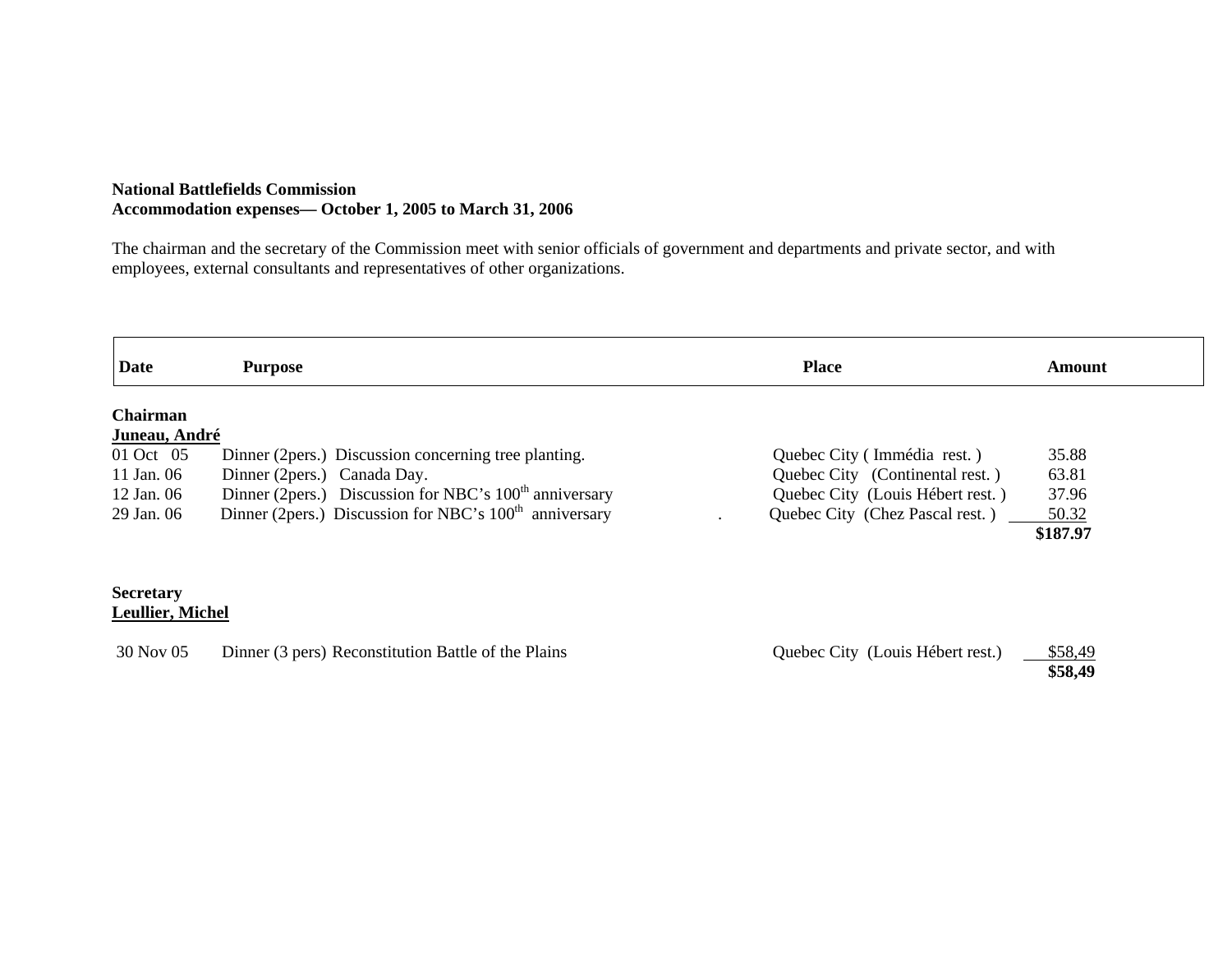#### **National Battlefields Commission Travel expenses—October 1, 2005 to March 31, 2006**

The chairman and the secretary of the Commission meet with seenior officials of government and departments and the private sector, and with employees, external consultants and representatives of other organizations.

| Date                                                                             |                           | <b>Destination</b>    | <b>Purpose and details</b> | <b>Plane</b><br>ticket | Car    | rental Lodging |        | Meals Others* | Amount   |  |
|----------------------------------------------------------------------------------|---------------------------|-----------------------|----------------------------|------------------------|--------|----------------|--------|---------------|----------|--|
| * Includes mileage expenses, accessories, telephone, parking and other expenses. |                           |                       |                            |                        |        |                |        |               |          |  |
|                                                                                  | Chairman<br>Juneau, André |                       |                            |                        |        |                |        |               |          |  |
|                                                                                  | 06 Oct 05                 | $Cap-Rouge-NBC$       | Mileage expenses           |                        |        |                |        | 17.12         | 17.12\$  |  |
|                                                                                  | 12 Oct 05                 | $Cap-Rouge-NBC$       | Mileage expenses           |                        |        |                |        | 24.00         | 24.00    |  |
|                                                                                  | 14 Oct 05                 | <b>Bell Mobility</b>  | Cell phone expenses        |                        |        |                |        | 58.82         | 58.82    |  |
|                                                                                  | 18 Oct 05                 | $Cap-Rouge-NBC$       | Mileage expenses           |                        |        |                |        | 17.12         | 17.12    |  |
|                                                                                  | 19 Oct 05                 | $Cap-Rouge-NBC$       | Mileage expenses           |                        |        |                |        | 17.12         | 17.12    |  |
|                                                                                  | 20 Oct 05                 | $Cap-Rouge-NBC$       | Mileage expenses           |                        |        |                |        | 17.12         | 17.12    |  |
|                                                                                  | 20 Oct 05                 | <b>Bell Telephone</b> | Long distance charges.     |                        |        |                |        | 1.94          | 1.94     |  |
|                                                                                  | 27 Oct 05                 | Cap-Rouge - NBC       | Mileage expenses.          |                        |        |                |        | 17.12         | 17.12    |  |
|                                                                                  | 27 Oct 05                 | Videotron             | Internet charges           |                        |        |                |        | 43.58         | 43.58    |  |
|                                                                                  | 08 Nov 05                 | Bureau en gros.       | Stationary expenses        |                        |        |                |        | 67.75         | 67.75    |  |
|                                                                                  | 10 Nov 05                 | $Cap-Rouge-NBC$       | Mileage expenses.          |                        |        |                |        | 17.12         | 17.12    |  |
|                                                                                  | 15 Nov 05                 | $Cap-Rouge-NBC$       | Mileage expenses.          |                        |        |                |        | 17.12         | 17.12    |  |
|                                                                                  | 20 Nov 05                 | Ottawa (3 days)       | War Museum.                |                        | 393.49 | 256.16         | 234.27 | 156.74        | 1,040.66 |  |
|                                                                                  | 27 Nov 05                 | $Cap-Rouge-NBC$       | Mileage expenses.          |                        |        |                |        | 17.12         | 17.12    |  |
|                                                                                  | 28 Nov 05                 | $Cap-Rouge-NBC$       | Mileage expenses.          |                        |        |                |        | 17.12         | 17.12    |  |
|                                                                                  | 08 Dec 05                 | $Cap-Rouge-NBC$       | Mileage expenses.          |                        |        |                |        | 17.12         | 17.12    |  |
|                                                                                  | 17 Dec 05                 | Cap-Rouge – NBC       | Mileage expenses.          |                        |        |                |        | 17.12         | 17.12    |  |
|                                                                                  | 14 Dec 05                 | Videotron             | Internet charges.          |                        |        |                |        | 4.31          | 4.31     |  |
|                                                                                  | 14 Dec 05                 | <b>Bell Mobility</b>  | Cell phone expenses.       |                        |        |                |        | 63.73         | 63.73    |  |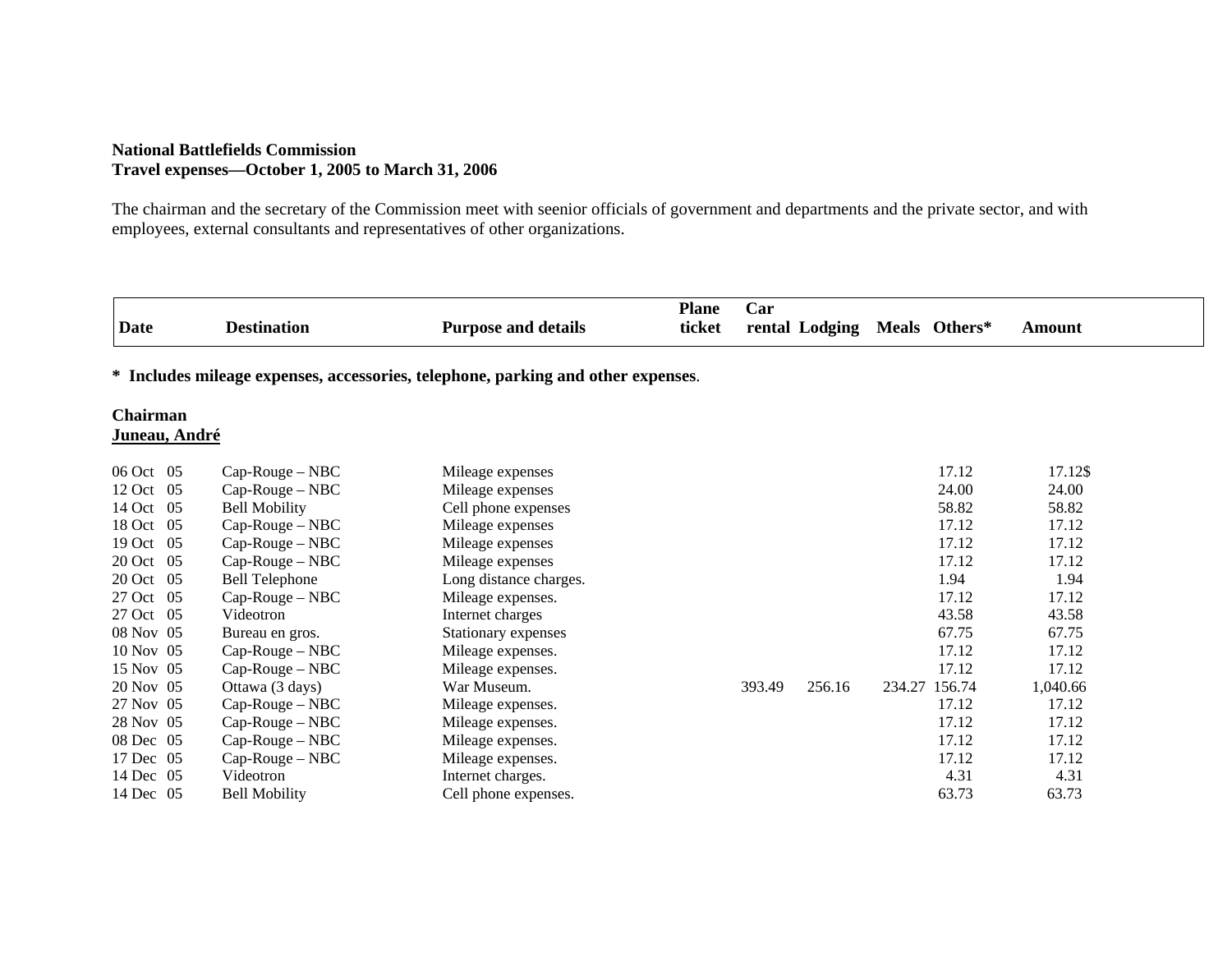|             |     |                              |                                                                                  | Plane Car |               |         |              |         |               |  |
|-------------|-----|------------------------------|----------------------------------------------------------------------------------|-----------|---------------|---------|--------------|---------|---------------|--|
| <b>Date</b> |     | <b>Destination</b>           | <b>Purpose and details</b>                                                       |           | ticket rental | Lodging | <b>Meals</b> | Others* | <b>Amount</b> |  |
|             |     |                              | * Includes mileage expenses, accessories, telephone. parking and other expenses. |           |               |         |              |         |               |  |
| 15 Dec 05   |     | Ottawa (2 days)              | Musée de la Civilisation (4 pers)                                                |           | 196.74        | 128.08  | 297.40       | 70.22   | 692.44        |  |
| 20 Dec 05   |     | $Cap-Rouge-NBC$              | Mileage expenses                                                                 |           |               |         |              | 16.00   | 16.00         |  |
| 22 Dec 05   |     | $Cap-Rouge-NBC$              | Mileage expenses                                                                 |           |               |         |              | 16.00   | 16.00         |  |
| 28 Dec 05   |     | <b>Bell Telephone</b>        | Long distance charges                                                            |           |               |         |              | 7.99    | 7.99          |  |
| 28 Dec 05   |     | <b>Bell Mobility</b>         | Cell phone charges.                                                              |           |               |         |              | 59.18   | 59.18         |  |
| 28 Dec 05   |     | Videotron                    | Internet charges.                                                                |           |               |         |              | 43.58   | 43.58         |  |
| 04 Jan. 06  |     | $Cap-Rouge-NBC$              | Mileage expenses                                                                 |           |               |         |              | 20.00   | 20.00         |  |
| 05 Jan. 06  |     | $Cap-Rouge-NBC$              | Mileage expenses                                                                 |           |               |         |              | 16.00   | 16.00         |  |
| 05 Jan. 06  |     | Pay & display machine        | Parking expenses                                                                 |           |               |         |              | 3.00    | 3.00          |  |
| 11 Jan. 06  |     | Cap-Rouge – Quebec City      | Mileage expenses                                                                 |           |               |         |              | 20.00   | 20.00         |  |
| 12 Jan. 06  |     | Cap-Rouge - NBC              | Mileage expenses                                                                 |           |               |         |              | 16.00   | 16.00         |  |
| 17 Jan. 06  |     | Cap-Rouge – French Consulate | Mileage expenses                                                                 |           |               |         |              | 16.00   | 16.00         |  |
| 18 Jan      | -06 | $Cap-Rouge-NBC$              | Mileage expenses                                                                 |           |               |         |              | 16.00   | 16.00         |  |
| 18 Jan. 06  |     | Bell Mobility.               | Cell phone expenses                                                              |           |               |         |              | 55.51   | 55.51         |  |
| 23 Jan. 06  |     | Bureau en gros.              | Stationary expenses                                                              |           |               |         |              | 133.29  | 133.29        |  |
| 25 Jan. 06  |     | $Cap-Rouge-NBC$              | Mileage expenses                                                                 |           |               |         |              | 16.00   | 16.00         |  |
| 26 Jan. 06  |     | $Cap-Rouge - Ste Foy$        | Mileage expenses                                                                 |           |               |         |              | 9.00    | 9.00          |  |
| 28 Jan. 06  |     | $Cap-Rouge-NBC$              | Mileage expenses                                                                 |           |               |         |              | 16.00   | 16.00         |  |
| 30 Jan. 06  |     | $Cap-Rouge - Ste-Foy$        | Mileage expenses                                                                 |           |               |         |              | 9.00    | 9.00          |  |
| 31 Jan. 06  |     | $Cap-Rouge-NBC$              | Mileage expenses                                                                 |           |               |         |              | 16.00   | 16.00         |  |
| 31 Jan. 06  |     | Pay & display machine        | Parking expenses                                                                 |           |               |         |              | 5.00    | 5.00          |  |
| 31 Jan. 06  |     | <b>Bell Telephone</b>        | Long-distance charges                                                            |           |               |         |              | 1.69    | 1.69          |  |
| 31 Jan. 06  |     | Videotron                    | Internet charges                                                                 |           |               |         |              | 43.58   | 43.58         |  |
| 08 Feb 06   |     | $Cap-Rouge-NBC$              | Mileage expenses                                                                 |           |               |         |              | 16.00   | 16.00         |  |
| 10 Feb 06   |     | $Cap-Rouge-NBC$              | Mileage expenses                                                                 |           |               |         |              | 16.00   | 16.00         |  |
| 17 Feb 06   |     | Videotron                    | Internet charges                                                                 |           |               |         |              | 81.82   | 81.82         |  |
| 20 Feb 06   |     | $Cap-Rouge-NBC$              | Mileage expenses                                                                 |           |               |         |              | 16.00   | 16.00         |  |